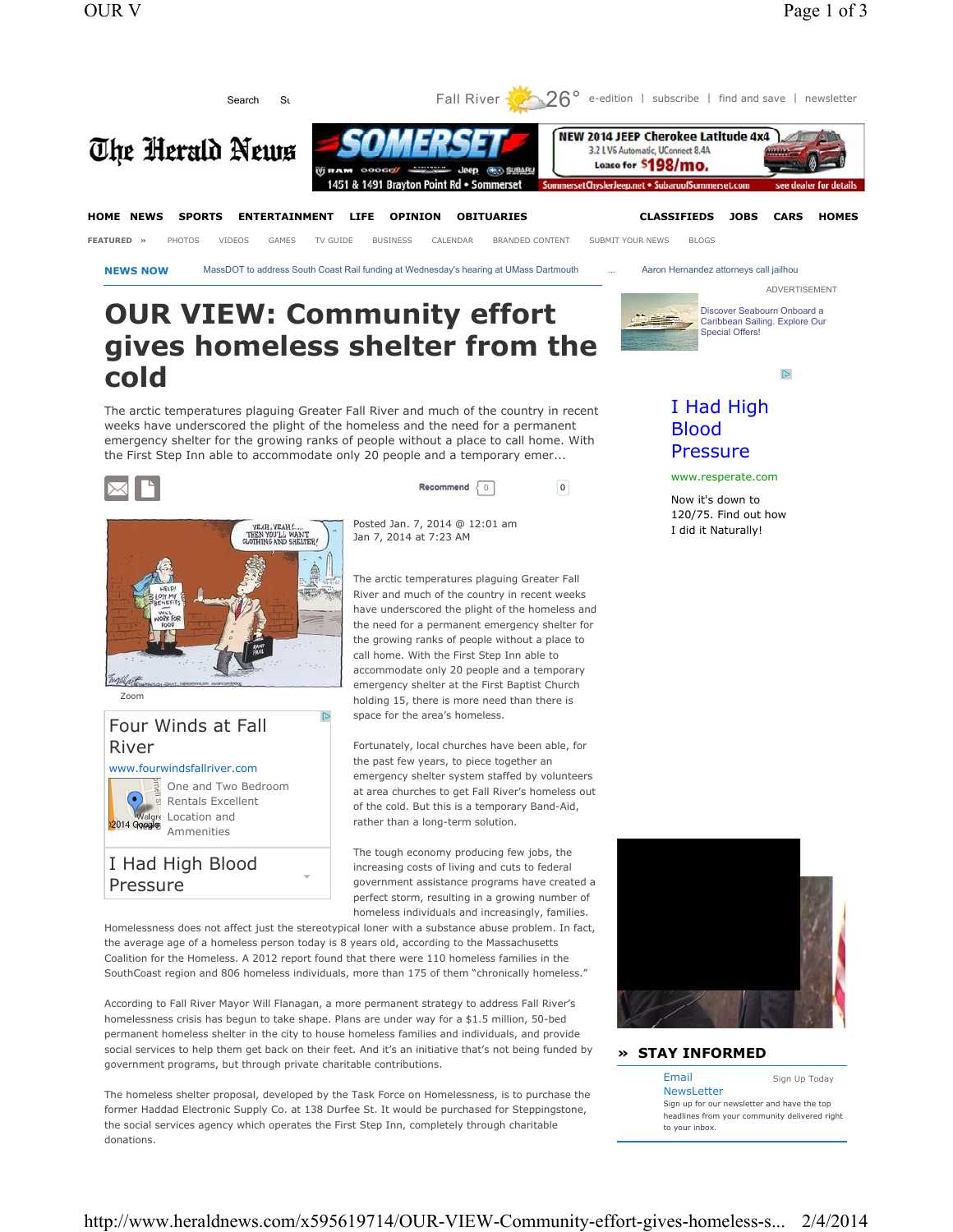BayCoast Bank CEO Nicholas Christ is the chairman of the task force. According to Flanagan, the community bank has committed to purchase the building, with a fundraising campaign to follow. Christ has proven to be a masterful fundraiser for various community projects, so he would seem to be the right man for the job.

Fall River is fortunate to have the commitment of BayCoast Bank for this important initiative. It goes to show how public-private partnerships can address pressing community needs that can not effectively be addressed through government resources alone. With the support of our community, let's hope that in the not-too-distant-future, the new shelter will be operational to offer refuge to these vulnerable families from the brutal New England winter.

Comment or view comments

### **» SUGGESTED STORIES**

Fall River couple arrested, heroin and Molly seized in Kilburn Street drug raid **Herald News, MA News - Fall River, MA - The Herald New** 

Police allege women forced to work as sex slaves at Natick spa **Herald News, MA News - Fall River, MA - The Herald Ne** 

Buzzards Bay Brewery opens tap room **Herald News, MA News - Fall River, MA - The Herald News**

Full Steam Ahead: The local history of Herreshoff boats **Herald News, MA News - Fall River, MA - The Herald News**

Fall River man arrested in Rehoboth on fourth OUI charge **Herald News, MA News - Fall River, MA - The Herald News**

# **» FROM AROUND THE WEB**

Older Men Rescued After Years in Houston 'Dungeon' **AARP**

Tour Regis Philbin's Connecticut Home for Sale **FrontDoor**

How CVS Caremark is Reinventing the Pharmacy cvs **Caremark**

KILLER SELFIE: Woman Takes Photo of Herself Just Hours Before Stabbing Final Two Victims **Ora.TV**

Taylor Swift's Stunning Gown From The 2013 AMAs Leaves Little To The Imagination **StyleBistro**

Recommended by

### **>> More Articles and Offers ADVERTISEMENT**



The secret to annuities with 8% guaranteed for life



Here are 28 Stunning





How Seniors Can Scoop Up Free \$20,500 Checks (See If You Qualify)

### **TOP CLICKS**

POPULAR EMAILED COMMENTED

Police allege women forced to work as sex slaves at Natick spa Jan. 28, 2014

Police arrest boy, 17, accused of being behind Facebook page that featured nude photos of local students Jan. 30, 2014

OBITUARIES 1-30-14 Jan. 29, 2014

Taunton pot dispensary among those provisionally approved Jan. 31, 2014

HGTV's 'Rehab Addict' battles blight to save old houses Jan. 31, 2014

Sherlock Finale: Bosses Answer Burning Questions About Mary, Moriarty and Season 4 Feb. 3, 2014



## **» EVENTS CALENDAR**

| Tue                                                | Wed Thu |        | Fri | Sat                 | <b>Sun</b> | Mon            |  |  |  |  |  |
|----------------------------------------------------|---------|--------|-----|---------------------|------------|----------------|--|--|--|--|--|
| 2/4 6 PM JAC Design Expo 2014                      |         |        |     |                     |            |                |  |  |  |  |  |
| 2/4 4 PM PB&J Dance Classes for Kids - Winter      |         |        |     |                     |            |                |  |  |  |  |  |
| 2/4 6 PM Workshop: Suzette Standring - "Create     |         |        |     |                     |            |                |  |  |  |  |  |
| 2/4 4:30 PM New Foil Fencing course for 10-12 yo & |         |        |     |                     |            |                |  |  |  |  |  |
| 2/49 AM Business Finance and Accounting Basics     |         |        |     |                     |            |                |  |  |  |  |  |
| <b>More Events »</b>                               |         |        |     | <b>Add Events »</b> |            |                |  |  |  |  |  |
| All                                                |         | Movies |     | Dining              |            | <b>Tickets</b> |  |  |  |  |  |
| Events by <b>eviesays.com</b>                      |         |        |     |                     |            |                |  |  |  |  |  |

http://www.heraldnews.com/x595619714/OUR-VIEW-Community-effort-gives-homeless-s... 2/4/2014